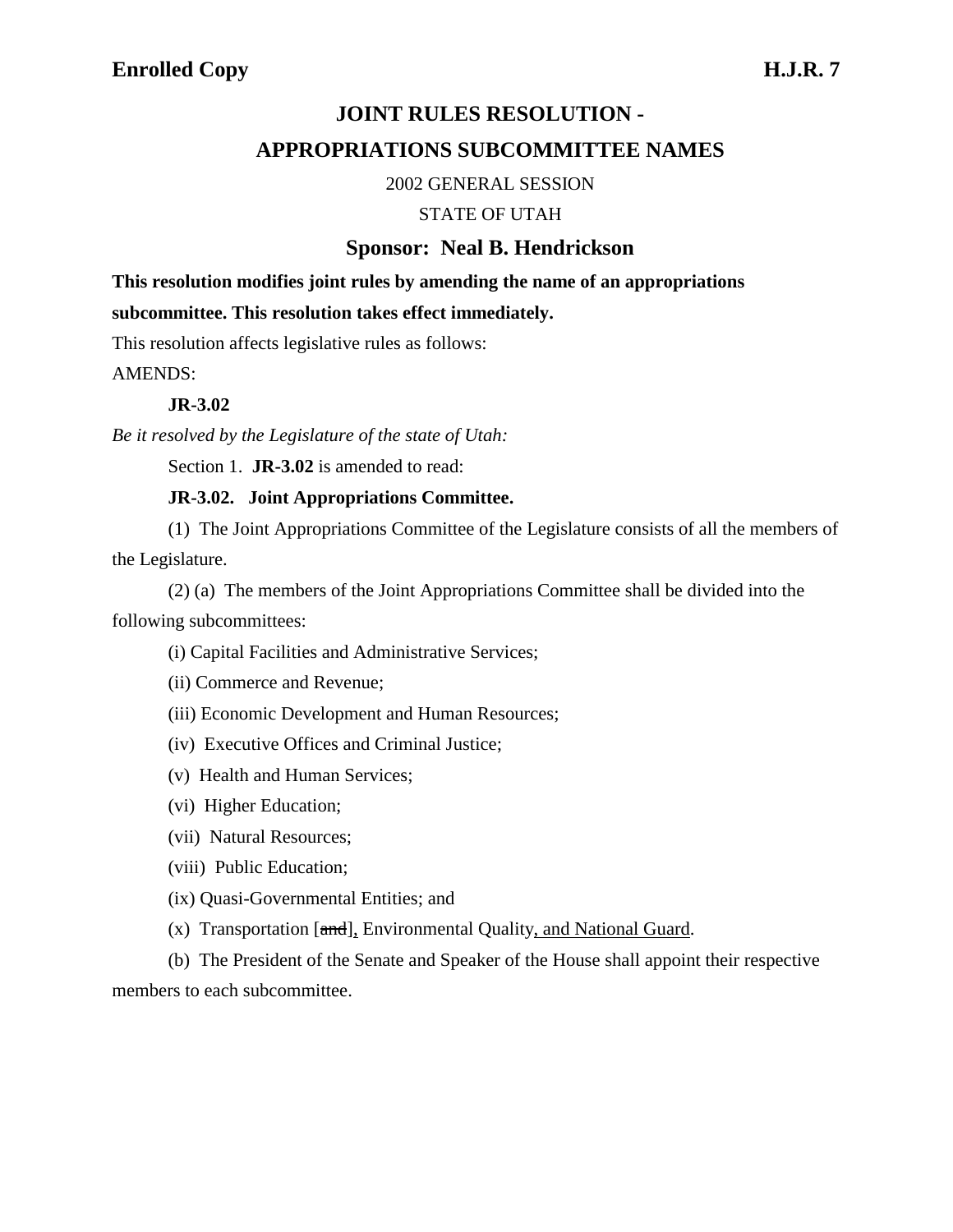(c) The Quasi-Governmental Entities Subcommittee shall have the same members as the Legislative Quasi-Governmental Entities Committee created in Section 63-95-201.

(3) (a) A majority of any committee or subcommittee constitutes a quorum for the transaction of business.

(b) In determining a committee or subcommittee quorum, a majority is at least 50% in one house and more than 50% in the other.

(c) In all decisions of the subcommittees, a majority vote will prevail. A majority vote is at least 50% of the members of one house and more than 50% in the other house in attendance.

(4) (a) There shall be an Executive Appropriations Committee consisting of 18 members composed of:

(i) three members of the majority leadership of the Senate and four members of the majority leadership of the House;

(ii) two members of the minority leadership of the Senate and three members of the minority leadership of the House;

(iii) the chair of the Senate Appropriations Committee and the chair of the House Appropriations Committee; and

(iv) (A) one member from the majority party of the Senate as appointed by the President of the Senate or as chosen by the Senate majority caucus;

(B) two members from the minority party of the Senate as appointed by the Senate minority leader or as chosen by the Senate minority caucus; and

(C) one member from the minority party of the House as appointed by the House minority leader or as chosen by the House minority caucus.

(b) A member of the Executive Appropriations Committee, whose membership is determined under Subsection (4)(a)(i) or (ii), may appoint a designee to permanently serve in that individual's place with the approval of the Speaker or the President for any majority party member or with the approval of the House or Senate minority party leader for any minority party member.

(c) In all decisions of the Executive Appropriations Committee, a majority vote prevails. When a division is requested, that vote must include at least 50% of the members of one house and

- 2 -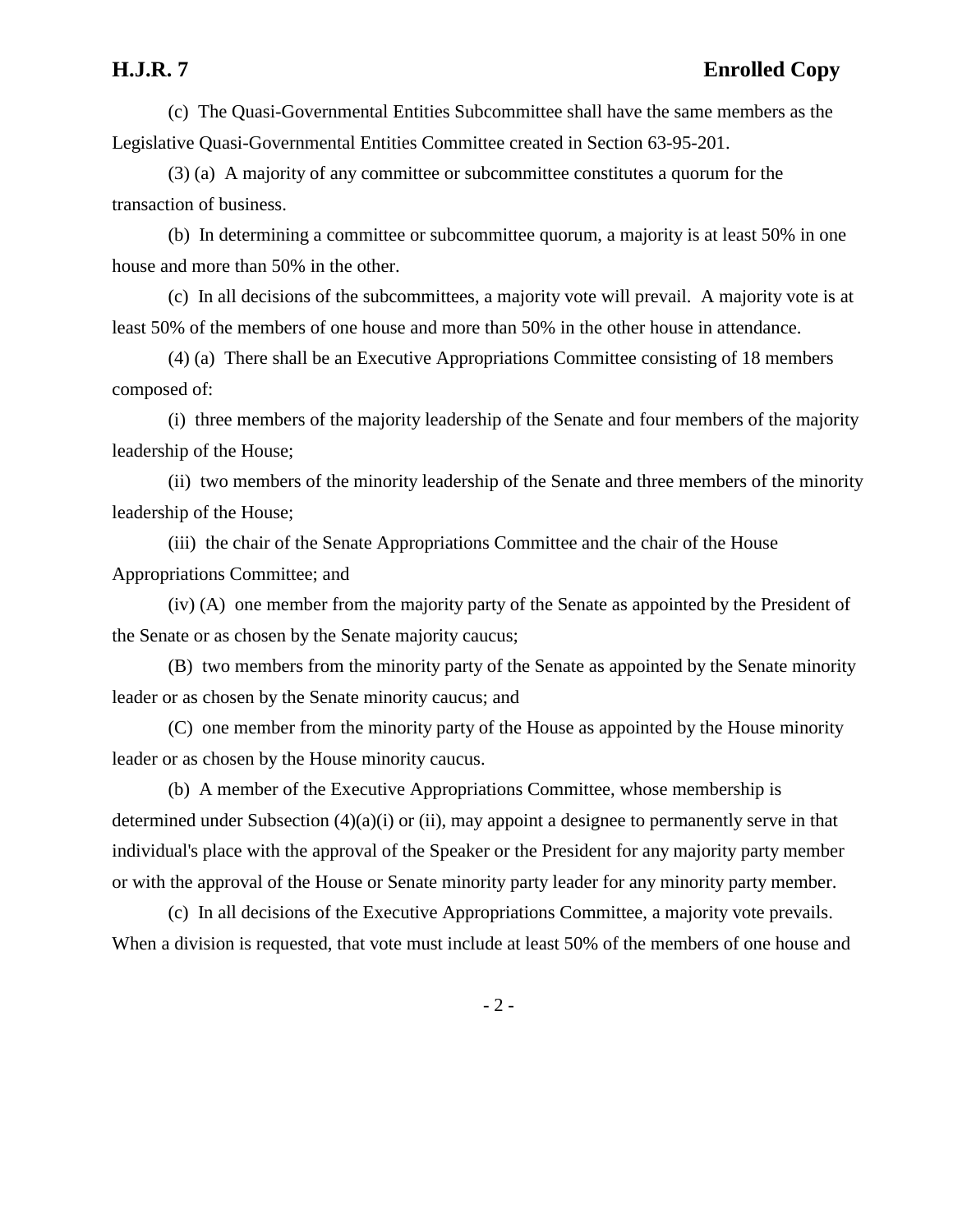more than 50% of the members of the other house in attendance.

(5) (a) The Executive Appropriations Committee shall meet no later than the third Wednesday in December to:

(i) direct staff as to what revenue estimate to use in preparing budget recommendations;

(ii) decide whether or not to set aside special allocations for the end of the session;

(iii) set aside an appropriate amount for fiscal note bills;

(iv) approve the appropriate amount for each subcommittee to use in preparing its budget; and

(v) set a budget figure.

(b) The chairs of each appropriation subcommittee are invited to attend this meeting.

(6) The Office of Legislative Fiscal Analyst shall prepare revised revenue estimates in February.

(7) The Executive Appropriations Committee shall include in its consideration tax collections and revenue policy, tax administration, and analysis of revenue sources.

(8) (a) With the approval of the Executive Appropriations Committee, time schedules for subcommittee meetings will be determined so that no conflict exists with the annual general sessions or standing committee meetings of the Legislature.

(b) Appropriations subcommittees may not meet while the Senate or House is in session without special leave from the Speaker of the House and the President of the Senate.

(9) (a) (i) It is the duty of the appropriations chair of each house to receive the reports of the subcommittees and to forward the reports to the Executive Appropriations Committee.

(ii) The Executive Appropriations Committee shall combine the reports into a total appropriations bill.

(b) The Executive Appropriations Committee shall establish a liaison between their committee and each of the appropriations subcommittees.

(10) All proposed items of expenditure to be included in the final appropriations bill, including appropriations for the Legislature and its committees and staff, shall be submitted to one of the subcommittees named in this rule for consideration and recommendation.

- 3 -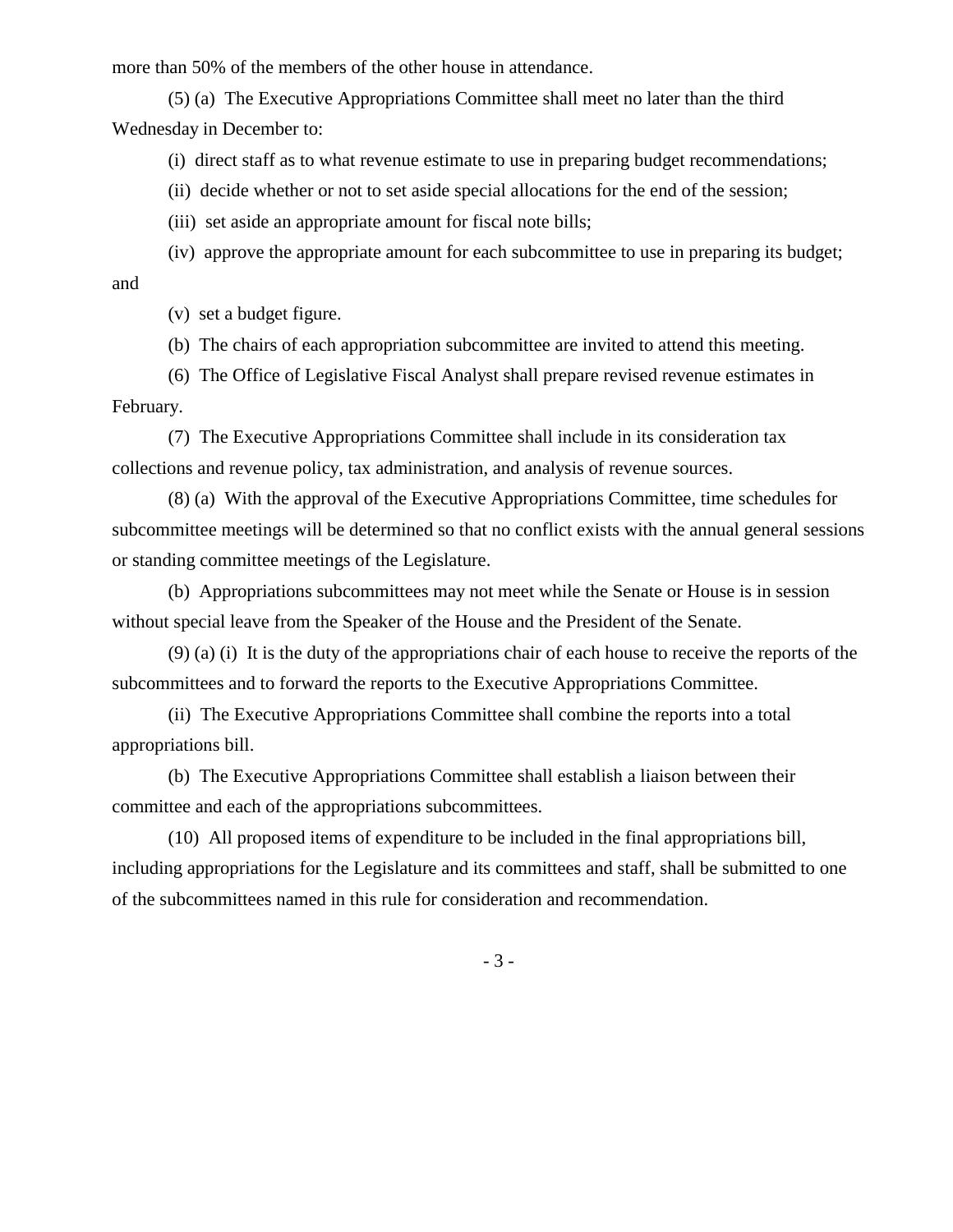### **H.J.R. 7 Enrolled Copy**

(11) (a) After receiving and reviewing subcommittee reports, the Executive Appropriations Committee may refer the report back to an appropriations subcommittee with any guidelines the Executive Appropriations Committee considers necessary to assist the subcommittee in producing a balanced budget.

(b) The subcommittee shall meet to review the new guidelines and report the adjustments to the chairs of the Executive Appropriations Committee as soon as possible.

(12) (a) After receiving the reports, the appropriations chairs will report them to the Executive Appropriations Committee.

(b) That committee shall:

(i) make any further adjustments necessary to balance the budget; and

(ii) complete all decisions necessary to draft the final appropriations bill no later than the 38th day of the annual general session.

(13) (a) During the interim, the Executive Appropriations Committee shall meet at least every other month on the day before interim meetings on alternating months between Legislative Management Committee meetings.

(b) The first meeting of the Executive Appropriations Committee shall be in the month following the first meeting of the Legislative Management Committee.

(c) The appropriations subcommittee chairs may attend these meetings and provide input regarding their budget.

(d) (i) Each year, the Executive Appropriations Committee shall:

(A) select a state agency, institution, or program to be the subject of an in-depth budget review; and

(B) direct an appropriation subcommittee to conduct the in-depth budget review of the agency and report back to the Executive Appropriations Committee.

(ii) In conducting the in-depth budget review, the appropriations subcommittee shall:

(A) study, in detail, the budget of the agency, institution, or program;

(B) prepare a report making recommendations for reduction or additions to the budget of that agency, institution, or program; and

- 4 -